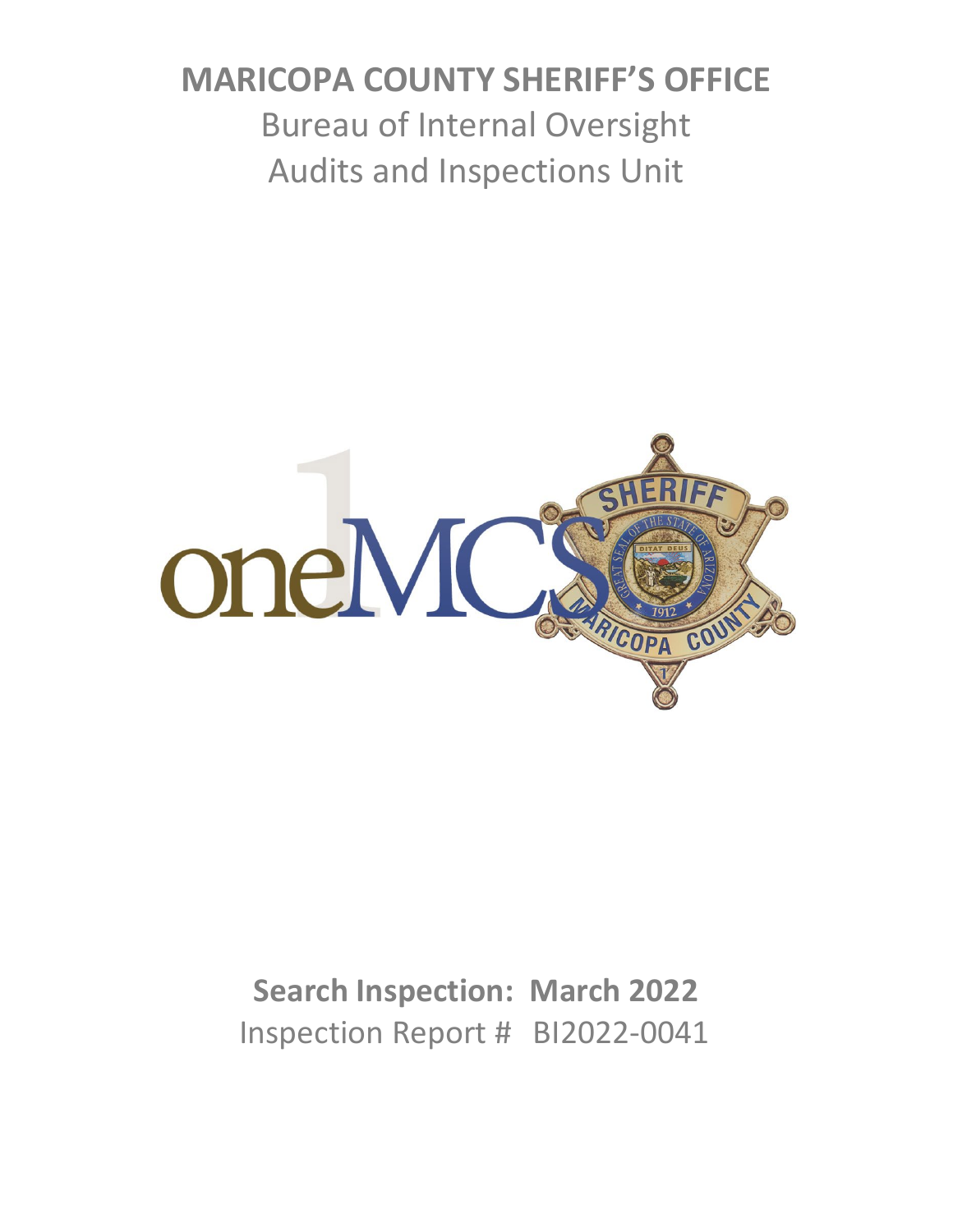#### March 2022 Search Inspection BI2022-0041

The Audits and Inspections Unit (AIU) of the Sheriff's Office Bureau of Internal Oversight (BIO) conducts search inspections on a monthly basis to ensure proper supervision, adherence with MCSO policies, compliance with the Melendres Order and established local and federal law. A total of 35 traffic stops are selected each month for review. To achieve inspection results the inspector will utilize the Vehicle Stop Contact Form, Citation/Warning, Incidental Contact Receipt, CAD printout, JWI Printout (if applicable) AIU-designed Matrix, Inspection Report Template Form, and Body Worn Camera footage files.

Inspection BI2022-0041 examines traffic stops with a search documented on the Vehicle Stop Contact Forms contained in the TraCS database, for the time period of 3/1/2022 to 3/31/2022. To accomplish this task TraCS data was examined for those traffic stops with a search documented on the Vehicle Stop Contact Forms for this period. These stops have been uniformly inspected utilizing a matrix developed by the Audits and Inspections Unit in accordance with the procedures outlined in policy and the AIU Operations Manual. In the inspection, a "reasonable person" standard will be utilized by inspectors.

#### **Compliance Objectives:**

- Was the search(s) consistently documented on the VSCF, Non-Traffic Contact Form, Incident Report and Consent to Search Form?
- Consent search: Did the deputy verbally inform the individual(s) of their right to refuse or stop the search or provide him/her with a Consent Search Form?
- Was the search(s) conducted within MCSO policies, and in compliance with the Melendres Order and established local and federal law?
- Were any items seized properly documented on the VSCF and applicable forms and impounded into Q-Tel?
- Did the deputy provide the individual(s) with a Property Receipt if property was seized?

#### **Criteria:**

- MCSO Policy EA-11, Arrest Procedures
- MCSO Policy EB-1, Traffic Enforcement, Violator Contacts, and Citation Issuance
- MCSO Policy EB-2, Traffic Stop Data Collection
- MCSO Policy GJ-3, Search and Seizure
- MCSO Policy GJ-35, Body-Worn Cameras

#### **Conditions:**

The MCSO reviewed 35 randomly selected traffic stops made during the month of March 2022 with a search documented on the Vehicle Stop Contact Forms. While 10 of the 35 are to be selected for Body-Worn Camera review, it should be noted rounding during the selection process resulted in 12 videos being selected. The inspector viewed one additional video for clarification purposes, for a total of 13 traffic stops selected for Body-Worn Camera review.

#### **Results:**

Each traffic stop will be counted as one inspection and all applicable matrix criteria inspection points will factor into an over-all compliance score. In this inspection each traffic stop utilized five matrix criteria inspection points for a total of 175 potential matrix criteria inspection points. From the total of 175 potential inspection points those determined to be Not Applicable (N/A) or Not Verifiable will be removed from the overall compliance percentage. For example, this month there were 52 inspection points determined to be N/A and 3 determined to be Not Verifiable, resulting in 120 total inspection points.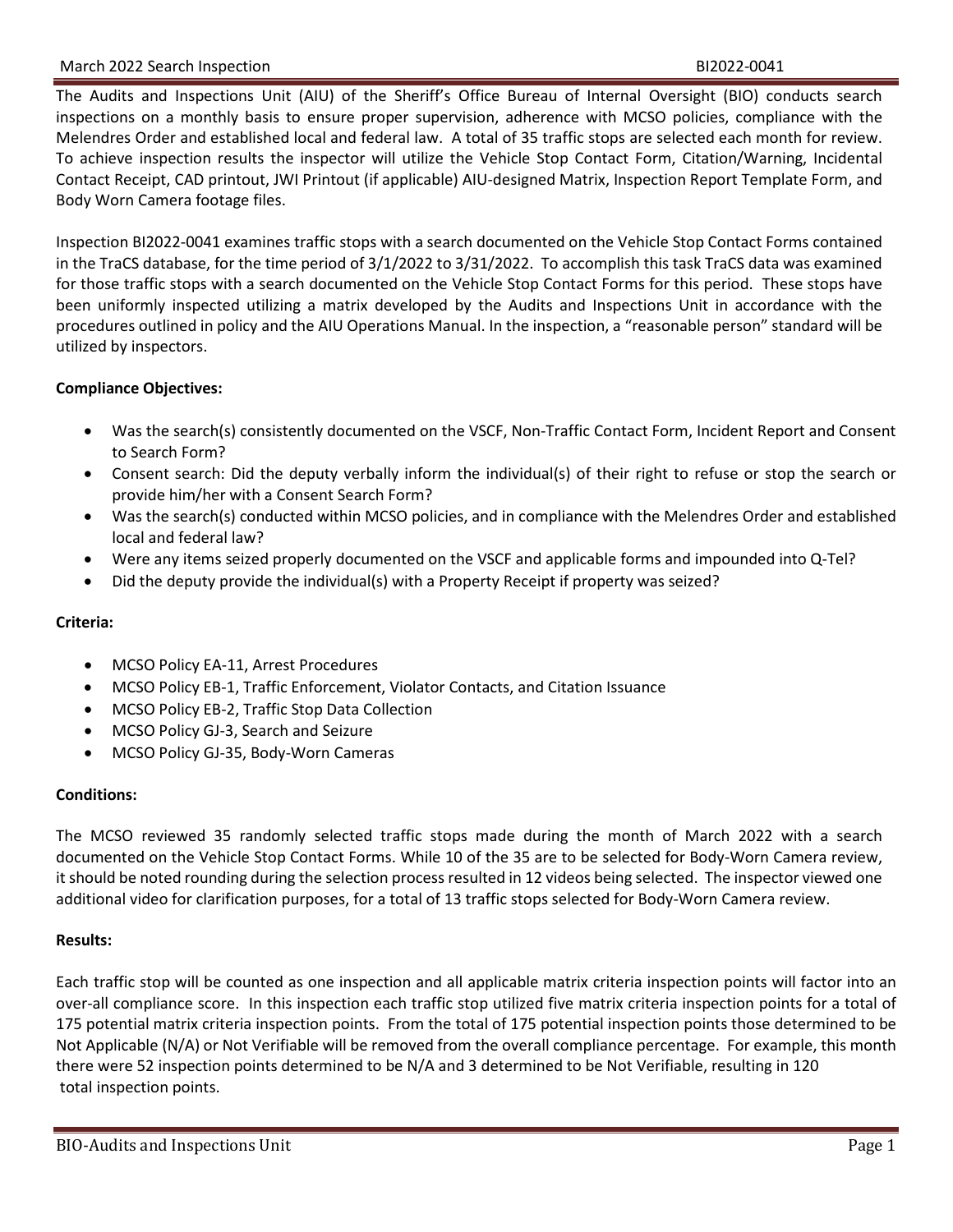The compliance rates of the provided traffic stop sample, utilizing the five matrix criteria inspection points, resulted in an overall average compliance rate of **96.61%** for March of 2022, as illustrated in the graph below.



Note: The six-month trend shows 0% for the previous two months because this is the fourth month for this report.

|  | Results of the review of traffic stops with a search documented on the Vehicle Stop Contact Form: |
|--|---------------------------------------------------------------------------------------------------|
|--|---------------------------------------------------------------------------------------------------|

| <b>Inspection Elements</b>                                                                                                                                        | $\ln$ | Not In<br>Compliance Compliance | N/A | <b>Not</b><br>Verifiable | <b>Total</b><br>Inspected | Compliance<br>Rate |
|-------------------------------------------------------------------------------------------------------------------------------------------------------------------|-------|---------------------------------|-----|--------------------------|---------------------------|--------------------|
| Was the search(s) consistently documented on the VSCF,                                                                                                            |       |                                 |     |                          |                           |                    |
| Non-Traffic Contact Form, Incident Report and Consent to<br>Search Form?                                                                                          | 31    | 4                               | 0   | 0                        | 35                        | 88.57%             |
| Consent search: Did the deputy verbally inform the<br>individual(s) of their right to refuse or stop the search or<br>provide him/her with a Consent Search Form? | 0     | $\Omega$                        | 34  | $\mathbf{1}$             | 0                         | 100.00%            |
| Was the search(s) conducted within MCSO policies, and in<br>compliance with the Melendres Order and established local<br>and federal law?                         | 35    | 0                               | 0   | 0                        | 35                        | 100.00%            |
| Were any items seized properly documented on the VSCF<br>and applicable forms and impounded into Q-Tel?                                                           | 26    | 0                               | 9   | 0                        | 26                        | 100.00%            |
| Did the deputy provide the individual(s) with a Property<br>Receipt if property was seized?                                                                       | 22    | 0                               | 11  | 2                        | 22                        | 100.00%            |
| Overall Compliance with inspection requirements                                                                                                                   | 114   | 4                               | 54  | 3                        | 118                       | 96.61%             |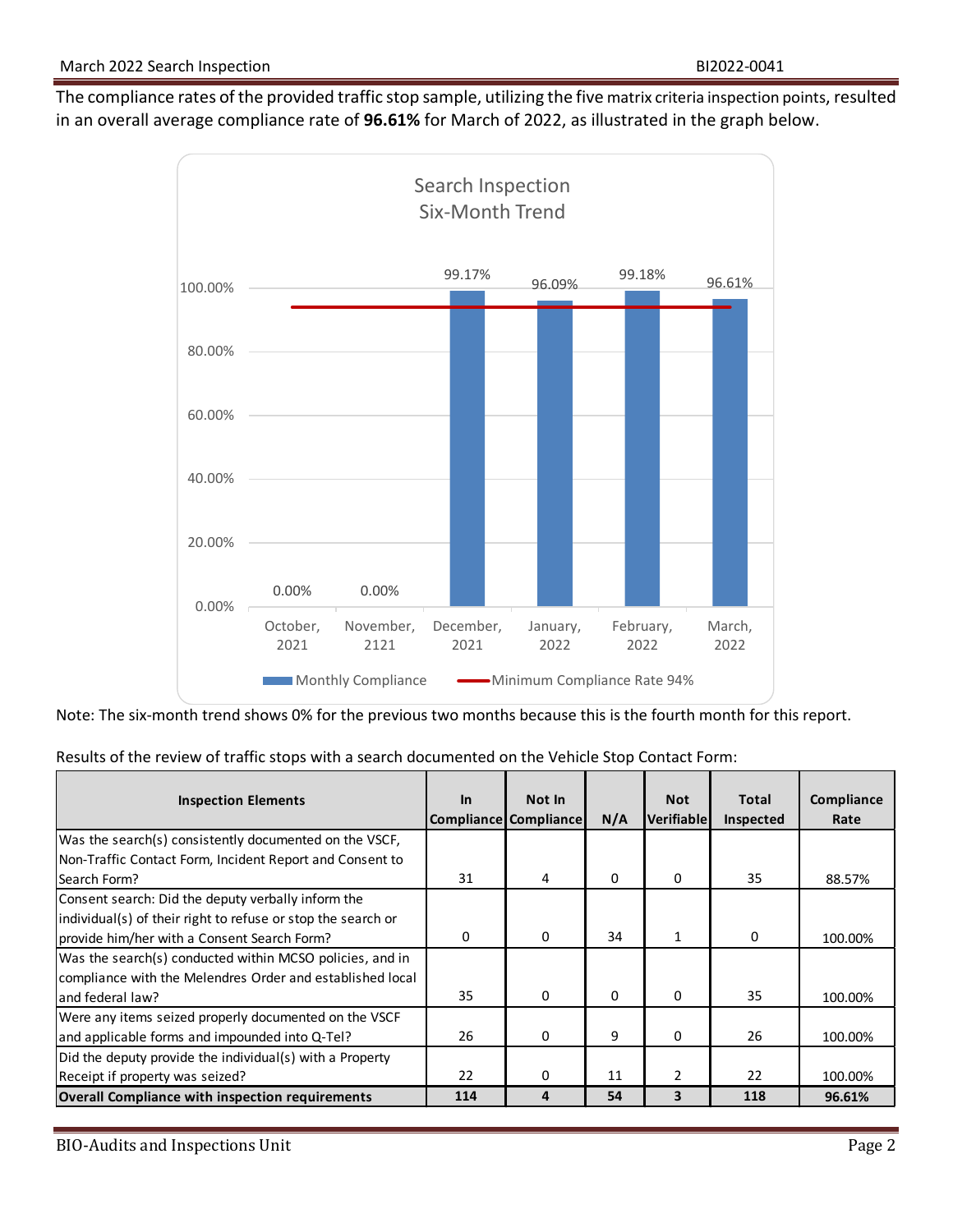#### **Conclusion:**

Of the potential 175 matrix criteria inspection points, 120 of which were used in the compliance calculation, there were four deficiencies, resulting in a **96.61%** compliance rate for March 2022. There was one instance of a non-compliance issue.

#### **Action Required:**

AIU will provide the inspection report to the affected Divisions to address the following stops and deficiencies via the Bio Action Form Process:

**Deficiencies** 

### District 1:

| <b>District</b>   | MC#      | <b>Employee</b> | Supervisor | Commander |
|-------------------|----------|-----------------|------------|-----------|
| -1                | Redacted | Deputy          | Sergeant   | Captain   |
| <b>Deficiency</b> |          |                 |            |           |
|                   |          |                 |            |           |

1. The deputy incorrectly indicated on the IR that the individual was not searched. (Policy EB-2.2.N)

2. The deputy's BWC video was not found. (Policy GJ-35.5.A.4) (Non-compliance Issue)

Inspector Notes:

On the VSCF the Sergeant was the primary deputy and properly documented a search incident to arrest.

On the Sergeant's BWC, the Assisting Deputy appears to have conducted the search. The Assisting Deputy prepared the IR and indicated the individual was not searched.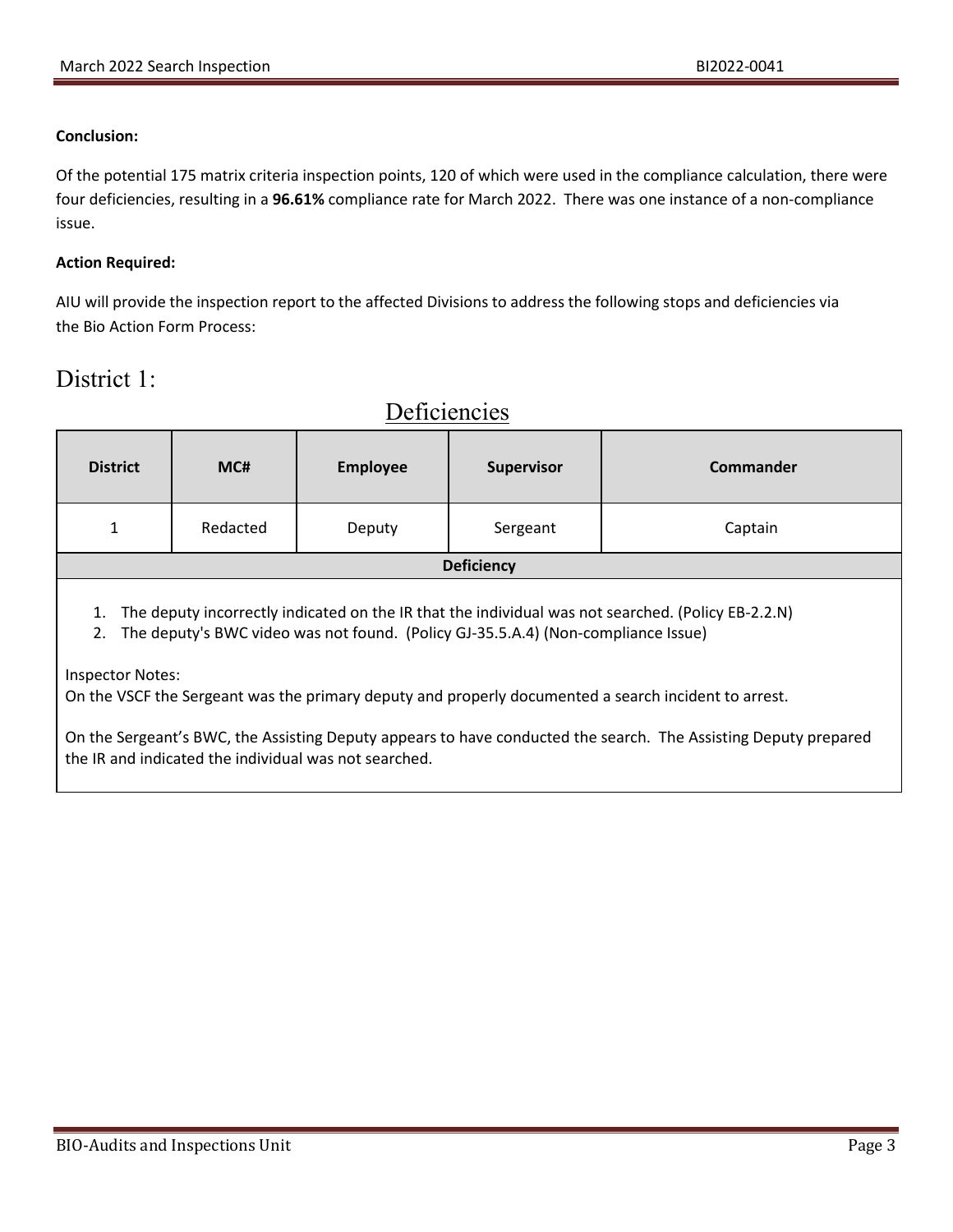### District 2:

| <b>Compliance Deficiencies</b>                                                                                                                                                                                                                                                                              |          |                 |                   |                  |  |
|-------------------------------------------------------------------------------------------------------------------------------------------------------------------------------------------------------------------------------------------------------------------------------------------------------------|----------|-----------------|-------------------|------------------|--|
| <b>District</b>                                                                                                                                                                                                                                                                                             | MC#      | <b>Employee</b> | <b>Supervisor</b> | Commander        |  |
| $\overline{2}$                                                                                                                                                                                                                                                                                              | Redacted | Deputy          | Sergeant          | Captain          |  |
|                                                                                                                                                                                                                                                                                                             |          |                 | <b>Deficiency</b> |                  |  |
| The deputy documented the vehicle inventory search inconsistently on the VSCF and the IR. (Policy EB-2.2.O)<br><b>Inspector Notes:</b><br>The deputy properly conducted a vehicle inventory search. The search was properly documented on the VSCF, but<br>the deputy recorded no vehicle search on the IR. |          |                 |                   |                  |  |
| <b>District</b>                                                                                                                                                                                                                                                                                             | MC#      | <b>Employee</b> | Supervisor        | <b>Commander</b> |  |
| $\overline{2}$                                                                                                                                                                                                                                                                                              | Redacted | Deputy          | Sergeant          | Captain          |  |
| <b>Deficiency</b>                                                                                                                                                                                                                                                                                           |          |                 |                   |                  |  |
| The deputy documented the vehicle inventory search inconsistently on the VSCF and the IR. (Policy EB-2.2.O)<br><b>Inspector Notes:</b><br>The deputy properly conducted a vehicle inventory search. The search was properly documented on the VSCF, but<br>the Deputy recorded no vehicle search on the IR. |          |                 |                   |                  |  |

### District 7:

### Compliance Deficiency

| <b>District</b>   | MC#      | <b>Employee</b> | <b>Supervisor</b> | <b>Commander</b> |  |
|-------------------|----------|-----------------|-------------------|------------------|--|
|                   | Redacted | Deputy          | Sergeant          | Captain          |  |
| <b>Deficiency</b> |          |                 |                   |                  |  |
|                   |          |                 |                   |                  |  |

The deputy documented the search incident to arrest and the vehicle inventory search inconsistently on the VSCF and the IR. The person search incident to arrest was properly recorded on the VSCF but was recorded as a "Search Incident to Arrest, Terry Frisk" on the IR. The vehicle inventory search was recorded as a search "Incident to Arrest" on the VSCF. (Policy EB-2.2.N and EB-2.2.O)

Inspector Notes:

The deputy properly conducted a search incident to arrest and a vehicle inventory search. Supervisor review noted "Search options for both the driver and the vehicle are incorrect. Please review" however, the form was still approved.